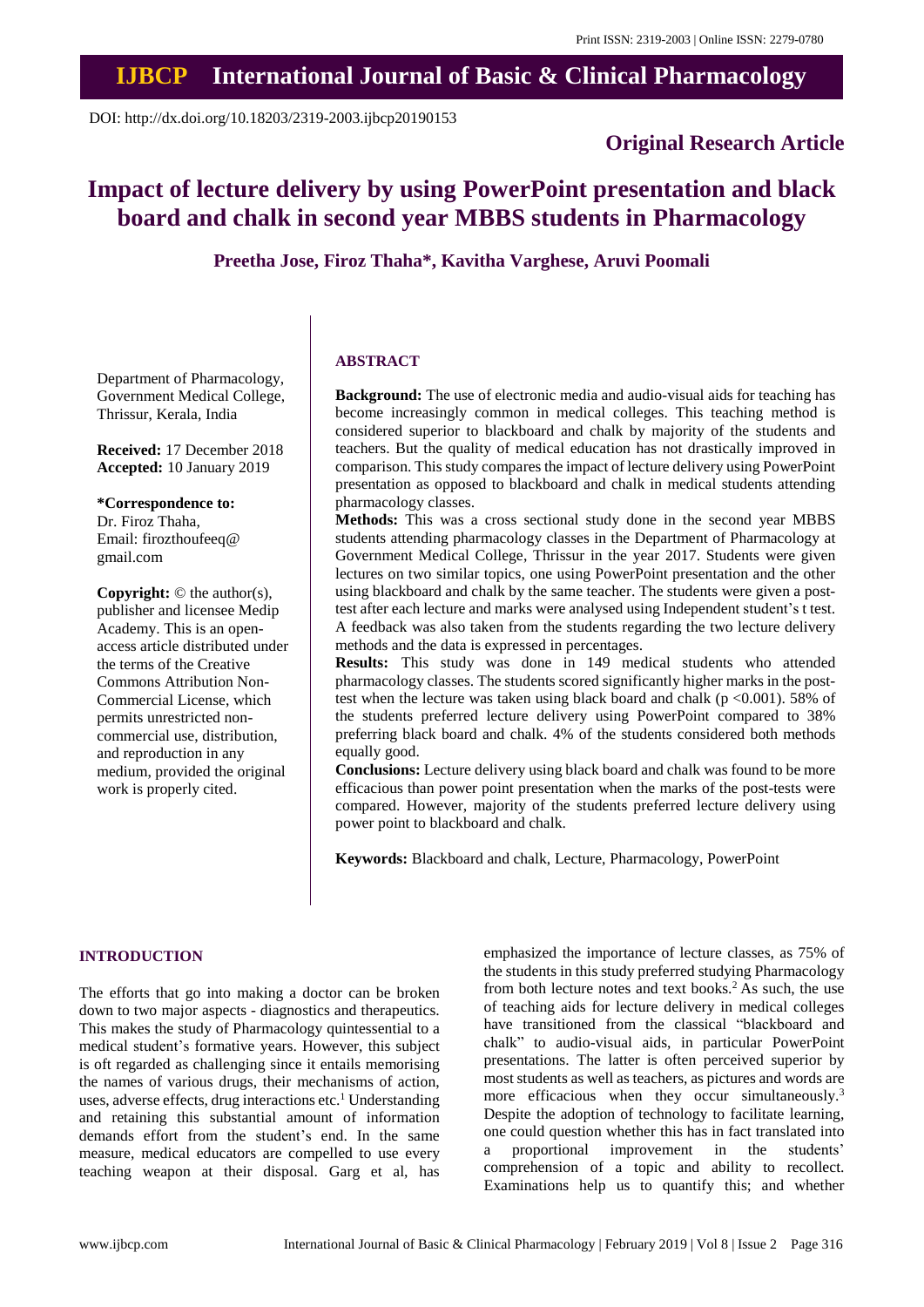performance during examinations, by virtue of these relatively newer methods, is enhanced is again unclear.<sup>4,5</sup> Both methods have merits and demerits. This study aims to compare the effectiveness of both lecture delivery methods in medical students attending pharmacology lectures.

#### **METHODS**

This was a cross sectional study conducted in the Department of Pharmacology at Government Medical College, Thrissur during the academic year 2017-18. This study was approved by the Institutional Ethics Committee on 13th January 2017. After taking permission from the Head of the Department of Pharmacology, second year MBBS students attending pharmacology classes during the study period were included in the study. Students who were absent were excluded.

A total of 149 second year MBBS students were given lectures on two similar topics, one using Microsoft PowerPoint presentation and the other using blackboard and chalk by the same teacher. The students were first given lecture using Microsoft PowerPoint presentation and a post test for 10 marks was conducted. Then the students were given lecture using black board and chalk and test for 10 marks was conducted. The marks of the post-test after the two lectures were entered and analysed. A questionnaire was also given to the students after the lecture classes and their feedback was taken. They were asked to identify the teaching methods preferred by them and the reasons for the preference. They were also asked to identify the difficulties encountered with the other teaching method.

#### *Statistical analysis*

Statistical analysis was done using Statistical package for social service (SPSS) software. Independent student's t test was done to analyse the marks obtained following each lecture. Results were tabulated and significance was expressed according to the p value, ˂0.05 - significant and ˂0.001 - highly significant. Students preferences between the two teaching methods were expressed in percentages.

#### **RESULTS**

Table 1 compares the marks obtained by the students (n=149) in the post-tests conducted after lectures using PowerPoint presentation and blackboard and chalk. The mean value is 6.21 with a standard deviation of 2.15 for chalk and blackboard.

It is only 5.15 with a standard deviation of 2.44 for PowerPoint presentation. Median value is 6.5 for chalk and black board while it is only 5.5 for PowerPoint presentation. Mode is 8 for chalk and black board and it is 7 for PowerPoint presentation. Mean, median and mode is higher for chalk and blackboard compared to PowerPoint presentation.

Figure 1 shows the distribution of marks from 0-10 among the students. 70% of the students scored 50% and above marks when taught using chalk and board. Only 56% of the students scored 50% and above marks when taught using PowerPoint presentation. This is reflected in this graph. The graph for black board and chalk is more skewed to the right in comparison to PowerPoint presentation, showing that the number of students scoring higher marks is more when taught using blackboard and chalk.

#### **Table 1: Comparison of marks obtained by the students in the post test.**

| <b>Parameter</b> | <b>Blackboard and</b><br>chalk $(n = 149)$ | <b>PowerPoint</b><br>$(n = 149)$ |
|------------------|--------------------------------------------|----------------------------------|
| $Mean+SD$        | $6.21 + 2.15$                              | $5.15 + 2.44$                    |
| Median           | 6.5                                        | 55                               |
| Mode             |                                            |                                  |

SD - Standard Deviation

Table 2 compares the mean value of the marks obtained after the two lecture delivery methods. The mean value is 6.21 with a standard deviation of 2.15 for chalk and black board and 5.15 with a standard deviation of 2.44 for PowerPoint presentation. When the means were compared using independent students t test the p value is  $\leq 0.001$ . When the students were taught using blackboard and chalk there was a highly significant increase in the marks compared to PowerPoint presentation.



Series 1 - PowerPoint , Series 2 - Chalk and board.

#### **Figure 1: Comparison of marks scored after PowerPoint and chalk and board lecture.**

Figure 2 shows the preferences of the students between the lectures using chalk and blackboard and PowerPoint presentation. 38% preferred blackboard and chalk. 58% of the students preferred lecture delivery using PowerPoint presentation, which is 1.5 times higher compared to student's preference for chalk and blackboard. 4% of the students considered both methods equally effective.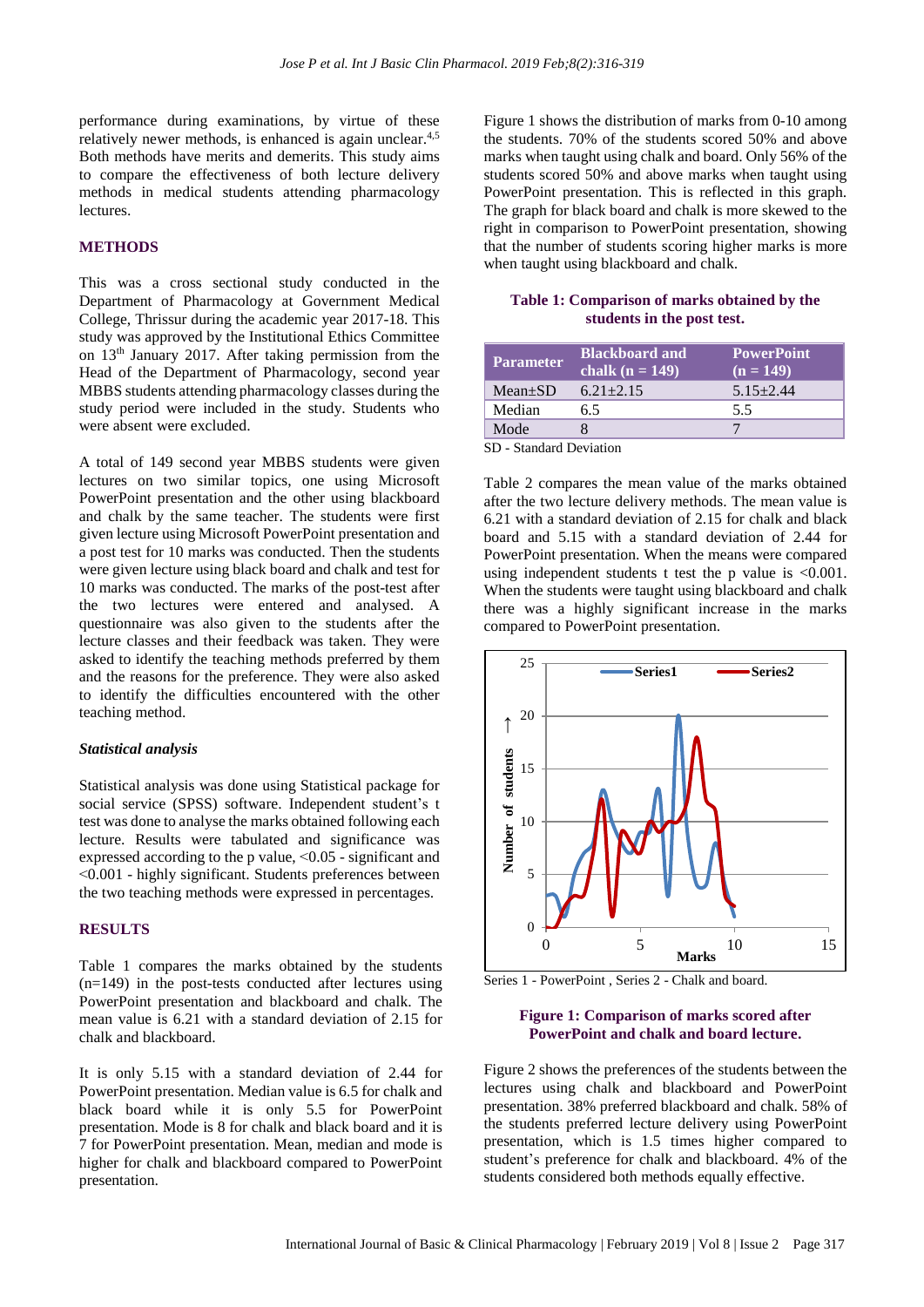| Table 2: Comparison of mean of the marks scored after the two teaching methods. |
|---------------------------------------------------------------------------------|
|                                                                                 |

| Parameter <b> </b> | Blackboard and chalk $(n = 149)$ | PowerPoint $(n = 149)$ | $\blacksquare$ t value $\blacksquare$ | <b>b</b> value |
|--------------------|----------------------------------|------------------------|---------------------------------------|----------------|
| $Mean \pm SD$      | $6.21 + 2.15$                    | $5.15 \pm 2.44$        | $-3.963$                              | $< \!\! 0.001$ |



**Figure 2: Student's preferences between the two teaching aids.**

#### **DISCUSSION**

Effectiveness of a lecture is gauged by how much the students have understood the core concepts and whether they can reproduce the knowledge gained when examined.

In this study  $(n=149)$ , the students scored significantly higher marks when taught using blackboard and chalk (p  $\leq 0.001$ ). When a cut-off was placed at 50% and above marks, 70% of the students were able to score this when blackboard and chalk were employed. In comparison, only 56% of the students scored  $\geq$ 50% marks in the PowerPoint group. This mirrors the results of three previous studies conducted by Vikas Seth et al, Bamne et al, and deSa SB et al, where marks were higher when taught using blackboard.<sup>6-8</sup> As for the students' preference, more students preferred PowerPoint presentation to blackboard in the study by Seth V et al, and in another study by Ethel LB et al, whereas blackboard was preferred in the studies by Bamne et al, deSa SB et al, and Petimani MS et al.<sup>7-10</sup> A combination of audio-visual aids in lectures was the most preferred teaching methodology in two other studies investigating the same. $11,12$ 

In present study, there were more students (58%) preferring PowerPoint presentation to blackboard and chalk (38%) as per their feedback. In their opinion, PowerPoint presentation was more colourful and visually appealing, and the addition of videos and animations can make the class more interesting. A practical aspect pointed out by 70% of the students was that they could take down notes more easily, as the writing was clear and visible. But this needs to be viewed cautiously as students may develop a tendency of mechanically copying content from the slides,

instead of concentrating on the lecture delivered by the teacher. In a study by Savoy et al, where retention of lecture information with and without PowerPoint was analysed, it was found that students retained 15% less verbal information delivered along with PowerPoint presentation, eventhough they preferred it over traditional presentations.<sup>13</sup>

Whilst writing on a board, the handwriting of the teacher is an important factor; and it may lack clarity, especially for the students seated at the back of the class. This is often the case for large batches and was experienced during our study as well.

80% of the students opined that student-teacher interaction was more with chalk and board lecture. On the other hand, more topics could be covered in a shorter span of time when PowerPoint was used. Nevertheless, 55% of the students felt that speed of the lecture was adequate with the chalk and board lecture.

In terms of effort required by both the teacher and the student, this was also understandably less with PowerPoint. With the blackboard, students were required to concentrate more, as all the points could not be written with the chalk by the lecturer in between explanations. A lapse in concentration during the lecture could lead to difficulties in grasping the rest of the topic. This kept them more attentive, and 54% of the students expressed that they could retain more information at the end of the chalk and board lecture. This was also reflected in the post-test, where the marks were significantly higher when taught using blackboard.

#### **CONCLUSION**

Lecture delivery using PowerPoint presentation has its own advantages, and it was the preferred method by majority of the students in this study. It is more visually appealing, and we can offer better diagrams, flow charts and videos to complement our lectures. Interestingly, the students understood the subject matter better and scored more marks when taught using blackboard and chalk, which goes against popular opinion. In the light of this, we suggest that combining the two teaching methods would be more effective than restricting oneself to any one method of lecture delivery. This offers the best of both worlds and can cater to students having different learning styles.

*Funding: No funding sources Conflict of interest: None declared Ethical approval: The study was approved by the Institutional Ethics Committee*